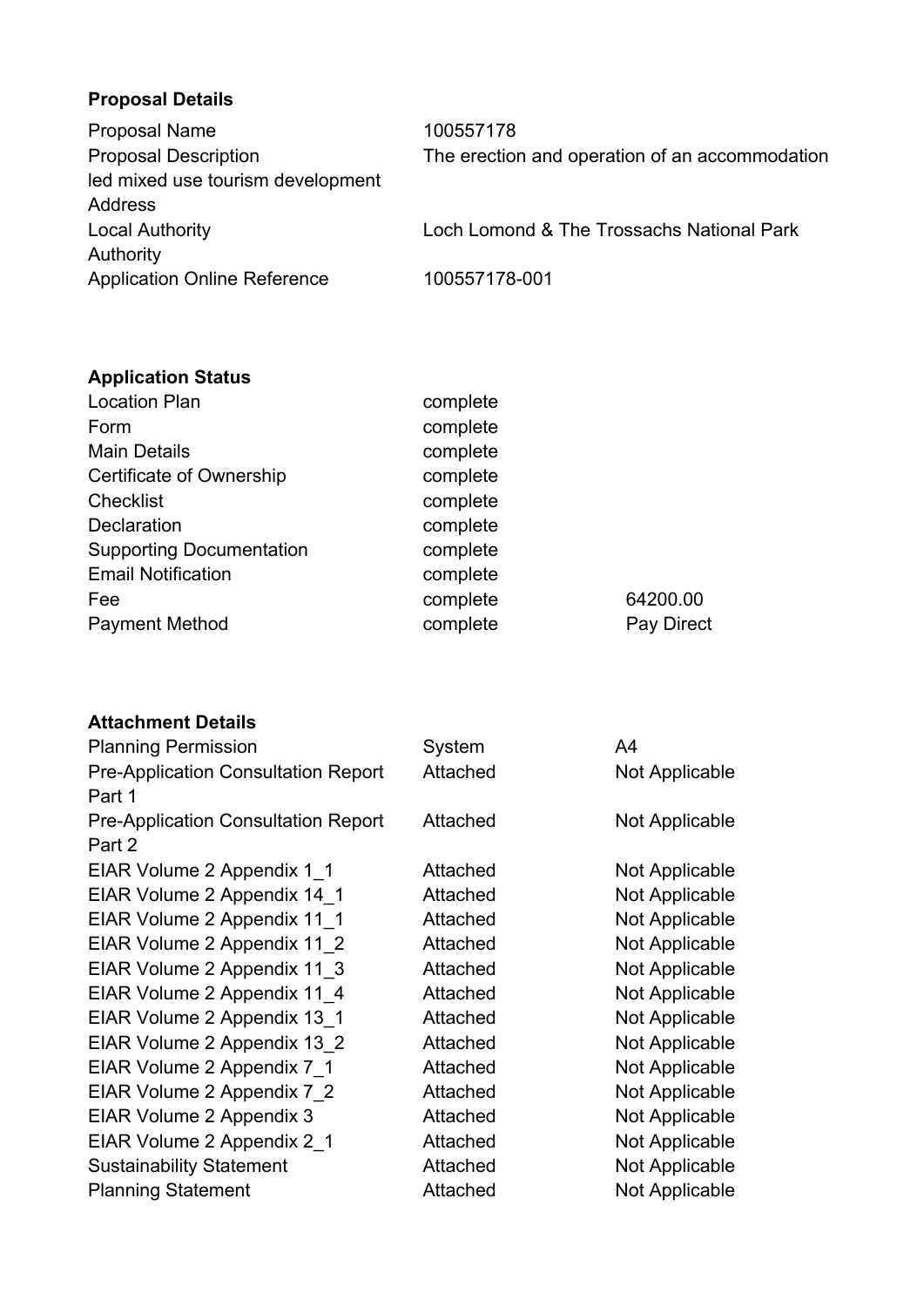EIAR Volume 2 Appendix 2 2 Attached Not Applicable EIAR Volume 2 Appendix 5\_1 Part 1 Attached Not Applicable EIAR Volume 2 Appendix 5\_1 Part 2 Attached Not Applicable EIAR Volume 2 Appendix 5\_1 Part 3 Attached Not Applicable EIAR Volume 2 Appendix 5 2 Attached Not Applicable EIAR Volume 2 Appendix 8 1 Attached Not Applicable EIAR Volume 2 Appendix 9 1 Attached Not Applicable EIAR Volume 2 Appendix 9 2 Attached Not Applicable EIAR Volume 2 Appendix 10 1 Attached Not Applicable EIAR Volume 2 Appendix 10\_2 Part 1 Attached Not Applicable EIAR Volume 2 Appendix 10\_2 Part 2 Attached Not Applicable EIAR Volume 2 Appendix 10\_3 Attached Not Applicable EIAR Volume 2 Appendix 12\_1 Attached Not Applicable EIAR Volume 2 Appendix 14 2 Attached Not Applicable EIAR Volume 3 Non-Technical Summary Location Plan and Attached A1 EIAR Volume 2 Appendix 6 1 Attached Not Applicable EIAR Volume 2 Appendix 6 2 Attached Not Applicable EIAR Volume 2 Appendix 6 3 Attached Not Applicable EIAR Volume 2 Appendix 6 4 Attached Not Applicable EIAR Volume 2 Appendix 6 5 Attached Not Applicable EIAR Volume 2 Appendix 6 6 Attached Not Applicable Design and Access Statement Introduction and Chapter 1 Design and Access Statement Chapter 2 Design and Access Statement Chapter 3 Design and Access Statement Chapter 4 Design and Access Statement Chapter 5 and 6 Design and Access Statement Chapter 7 Design and Access Statement Chapter 8 EIAR Volume 2 Appendix 14 3 Attached Not Applicable EIAR Volume 2 Appendix Front Attached Not Applicable Topographical Plan Accords Attached A0 Conservation Architect Inspector Report Structural Report Woodbank House and Stables EIAR Volume 1 Main Text **Attached** Not Applicable

Attached A4 Attached Not Applicable

Attached Not Applicable Attached Not Applicable Attached Not Applicable Attached Not Applicable Attached Not Applicable Attached Not Applicable Attached Not Applicable Attached Not Applicable